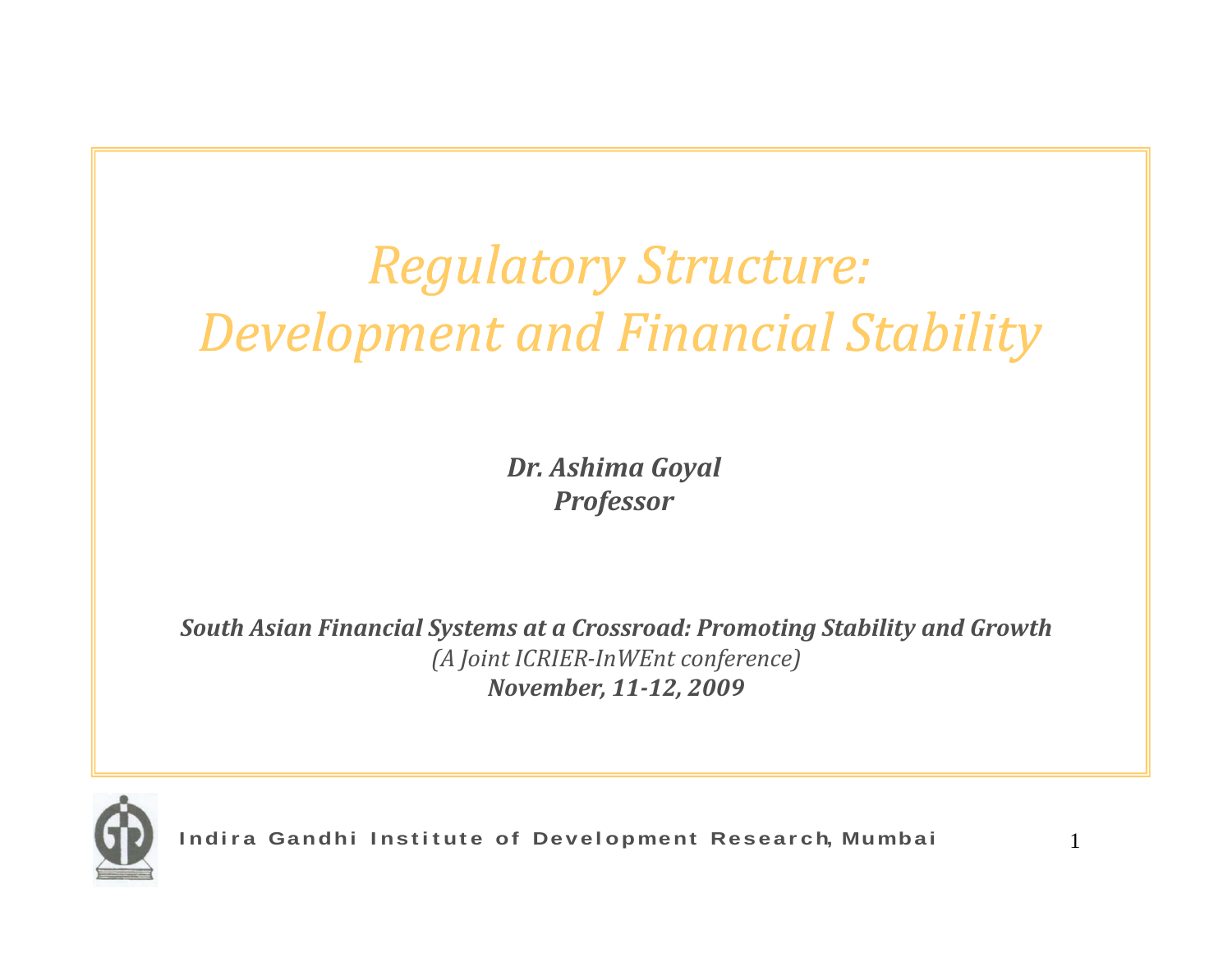

Regulation: Principle‐based rules Change incentives of agents Regional standardization, operational freedom

#### Basic market failures

 $\triangleright$  Broad justification for regulation

 $\triangleright$  PIT: System plus users: integrity of mkts, fairness

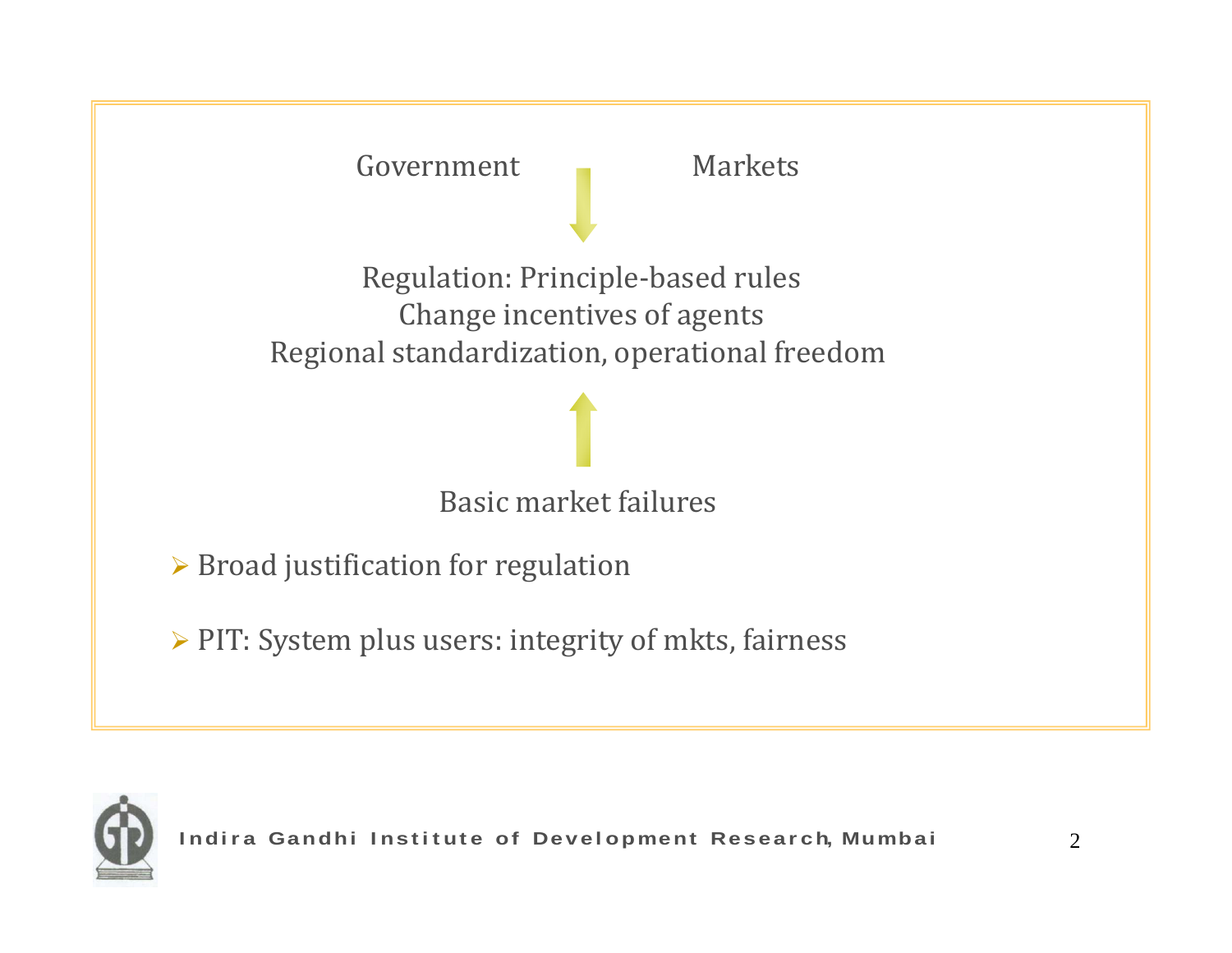### $\triangleright$  Market failure

- Monopoly or market power
- $\ast$  Asymmetric or imperfect information
- Externalities or public goods

¾ Financial system: Oversight of operational framework

Externality—excess volatility: one <sup>→</sup> others, financial <sup>→</sup> real

 $\ast$  Information— asymmetric; adverse selection, moral hazard

 $\ast$  Monopoly— network effects; TBTF  $\rightarrow$  risk taking

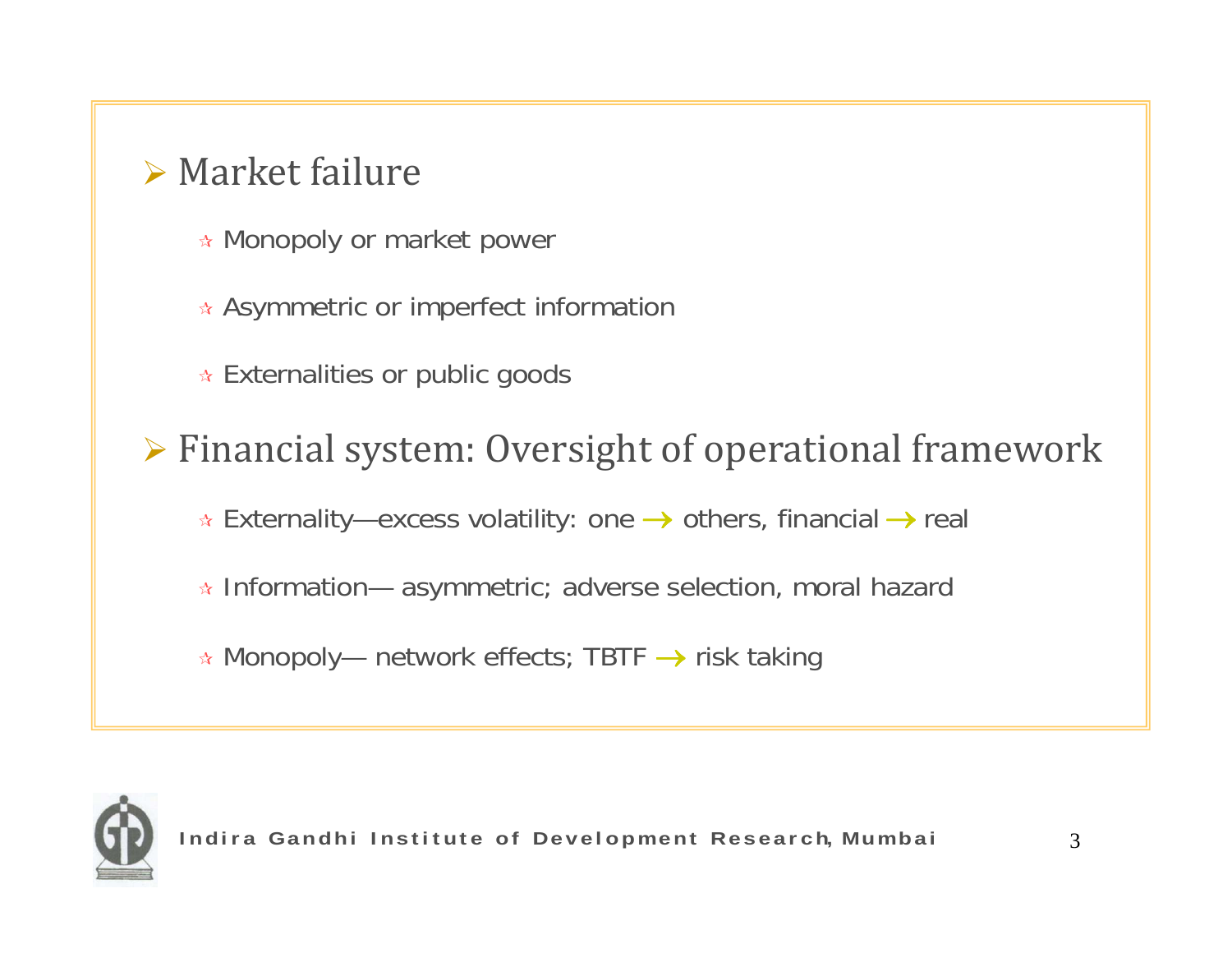## *Post Crisis Market and Regulatory Failure*

### $\triangleright$  Market efficiency implies (no failures):

- Market prices give economic value
- Market discipline constrains harmful risk taking
- \* Market competition weeds out unproductive innovations
	- **Securitised credit: liquidity, diversification**
	- **Mathematical models: robust measures of trading risk**

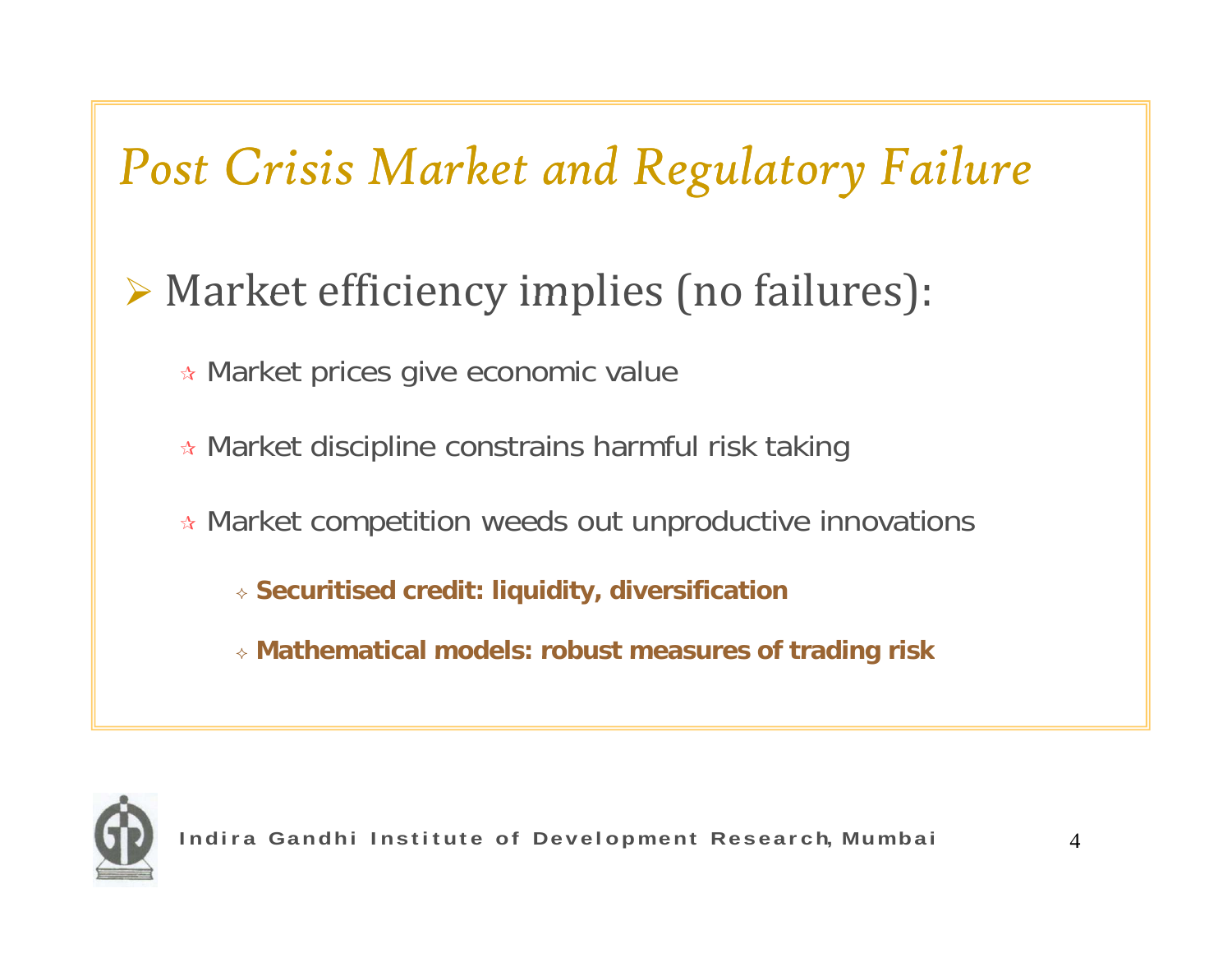- ¾ Market discipline did not work: Information available not used
- ¾ But regulatory failure also:
	- Information: Disclosures inadequate; warnings available ignored
	- Volatility: ↑ incentives for procyclicality

**Risk models based on market prices; Basel II**

☆ Size: Regulatory capture: ideas; interests; wallets

**Flexible US system** → **competitive innovation** 

- $\star$  Safer to think the same even if it is wrong
- ¾ Directions for regulatory reform: Pendulum
	- $\star$  Not self-regulation or regulatory forebearance
	- But don't damp energy and freedom of markets

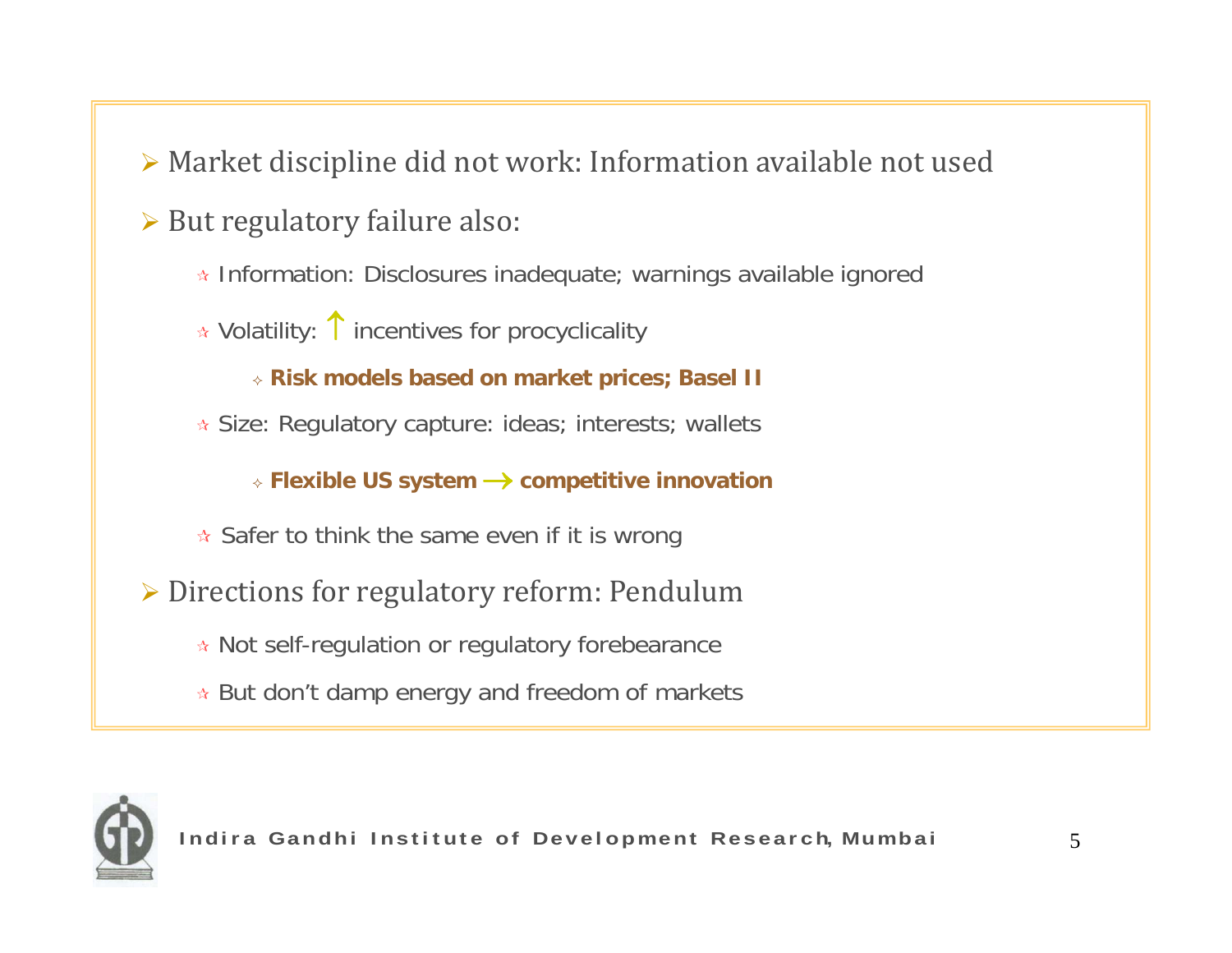# *<sup>R</sup> fe orm*

### ¾ ↓ market failures through better incentives: Principle based rule

\* Micro-prudential regulation → securitization; PCA

- $\ast$  Macro-prudential regulation  $\longrightarrow$  procyclical capital adequacy
	- **Reduce under pricing of risk in booms**
	- **S-T Funding; Size (TBTF) T** <sup>→</sup> **insurance premium**
	- **Imposed by host country (domestic cycles)**

≻ Universal standards  $\Rightarrow$  ↓ regulatory arbitrage; ↓ Competitive risk‐taking

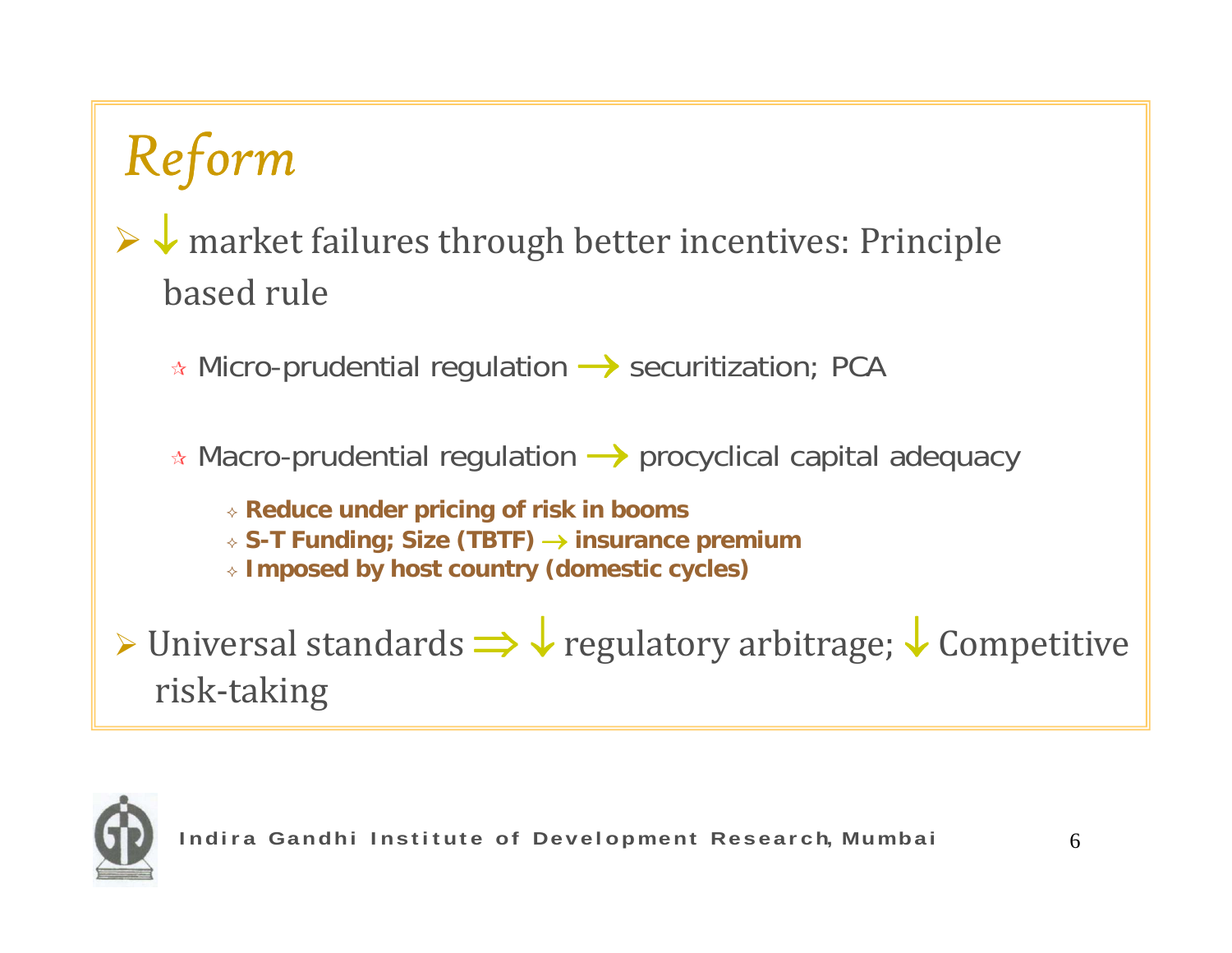# *Th ff f l k he Effect of Regu lation on Ris ation*



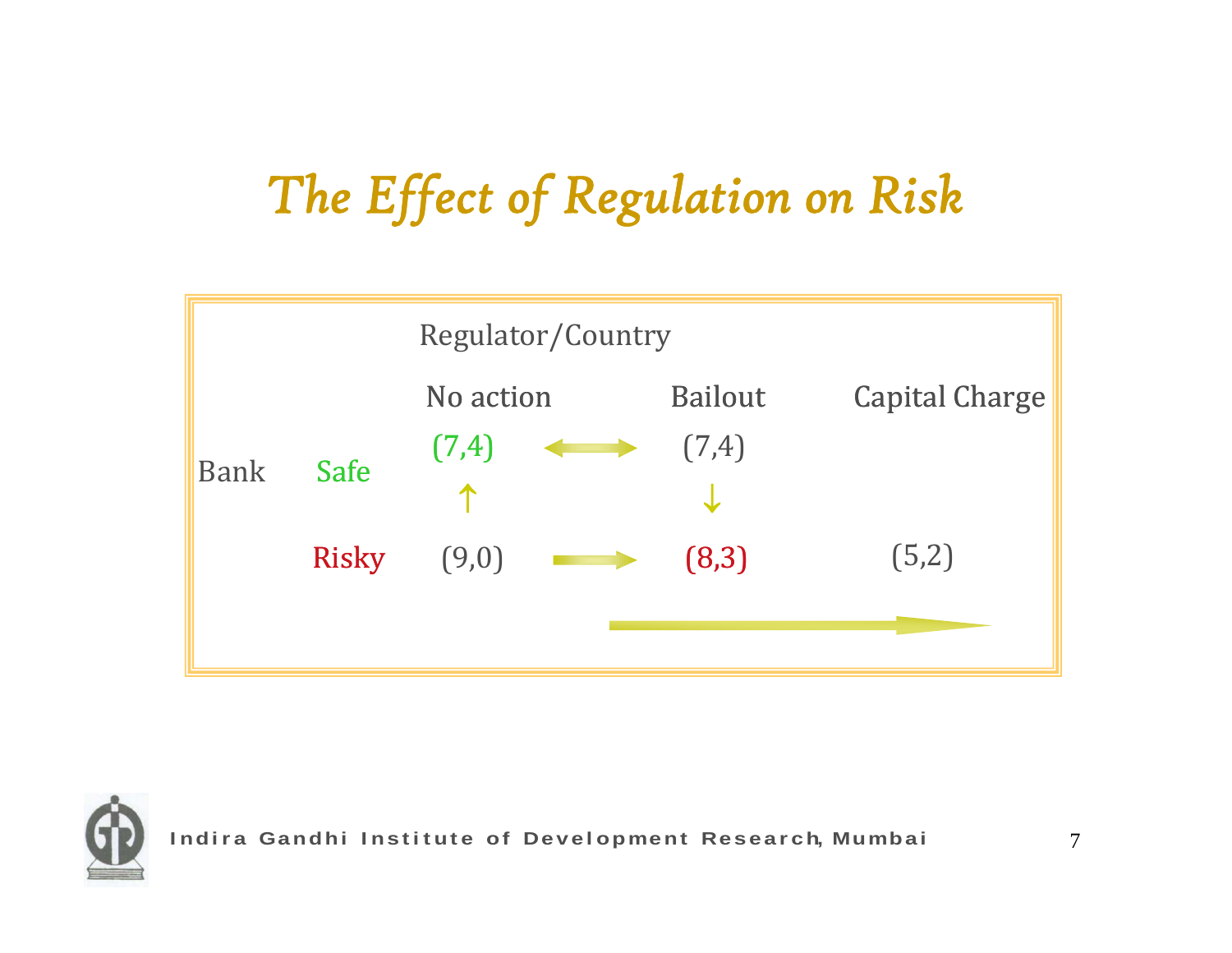¾ Regulatory structure: One or many; super regulator? Sectoral → splitting information **Specific information Responsibility**  $\star$  Apex  $\rightarrow$  loss of information to CB, LOLR? **FSA ( ) Northern Rock)** • **private corporation, industry fees** • **profits, UK competitive,** ↓ **costs, innovation US multiple bank regulators (Bear Stearn, 106)**  $\star$  CB  $\rightarrow$  systemic risk, financial stability **LOLR** → **markets also Market information monetary policy**

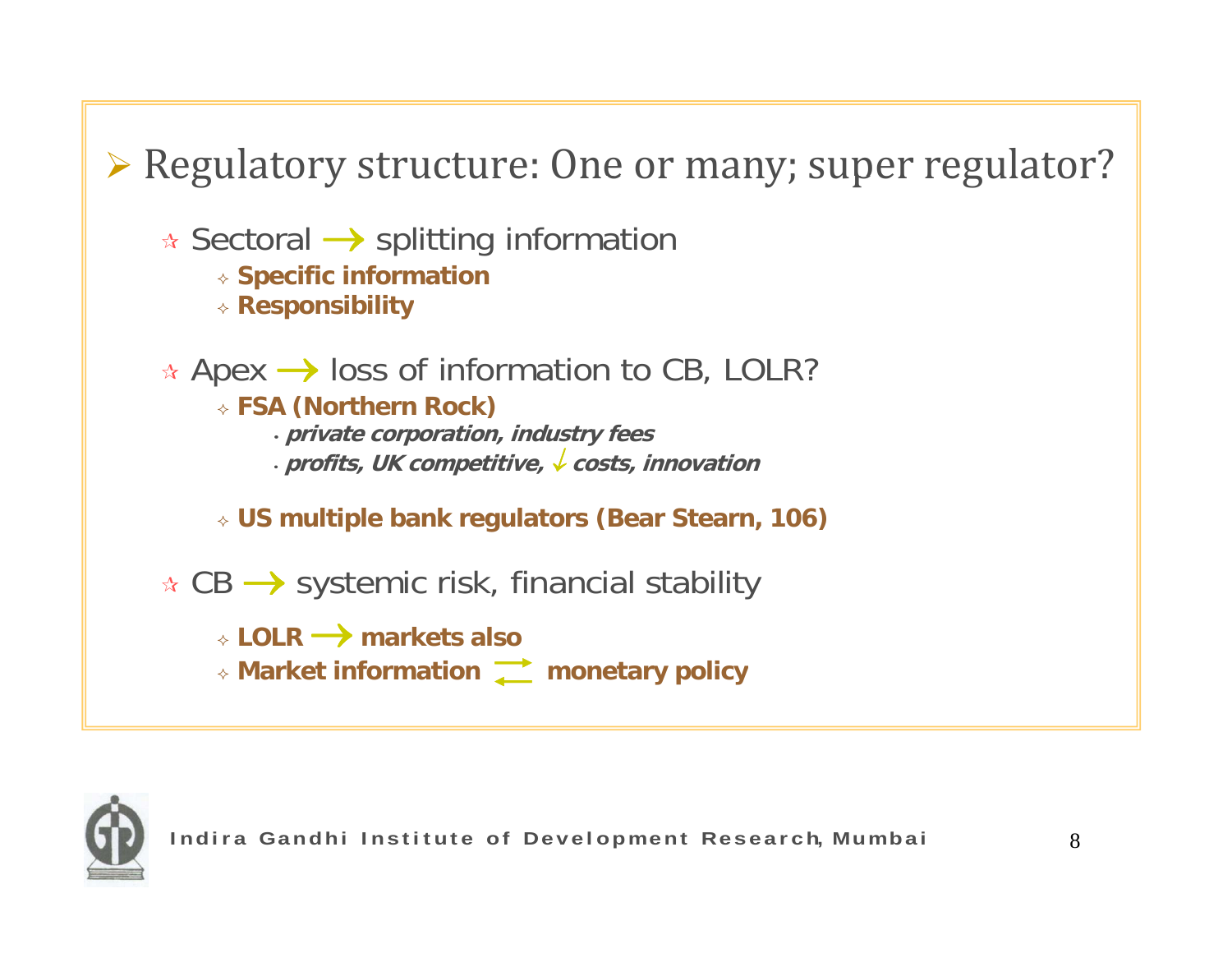### *Proposed European System (de Larosiére Commission)*

- ¾ Micro‐prudential: Sectoral regulators
- ¾ Macro‐prudential: Systemic risks; CBs, national level
- ¾ Regional coordination: Committee of CBs, sectoral regulators, Chair ECB  $\ast$  Harmonization of standards but operational flexibility
- ¾ Concerns: Standards yes but national priorities?
	- Dictation by others interests?
	- Saved stricter national regulations?
	- But national weaker if strong finance lobby

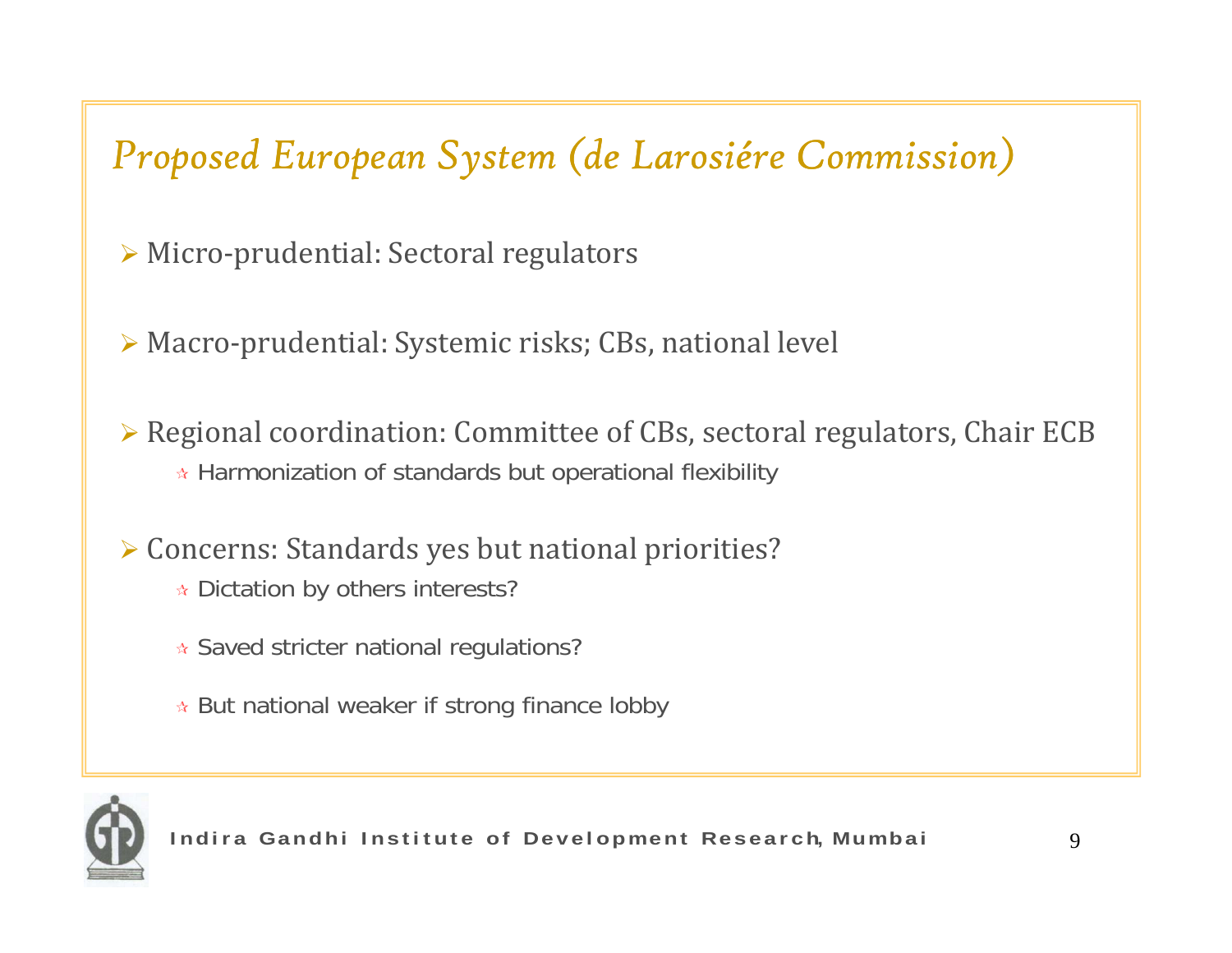#### $\triangleright$  ECB chair  $\rightarrow$  Stability over development?

- Financial sectors prefer FSA over CBs
- Single over multiple regulators
- Politicians want to attract finance, quick to pass blame to CBs, weaken them
- ¾ Stable development <sup>→</sup> rules of the game
- <sup>¾</sup>Lobbying more difficult if international judicial oversight (WTO?)
	- $\star$  But financial services kept out of WTO

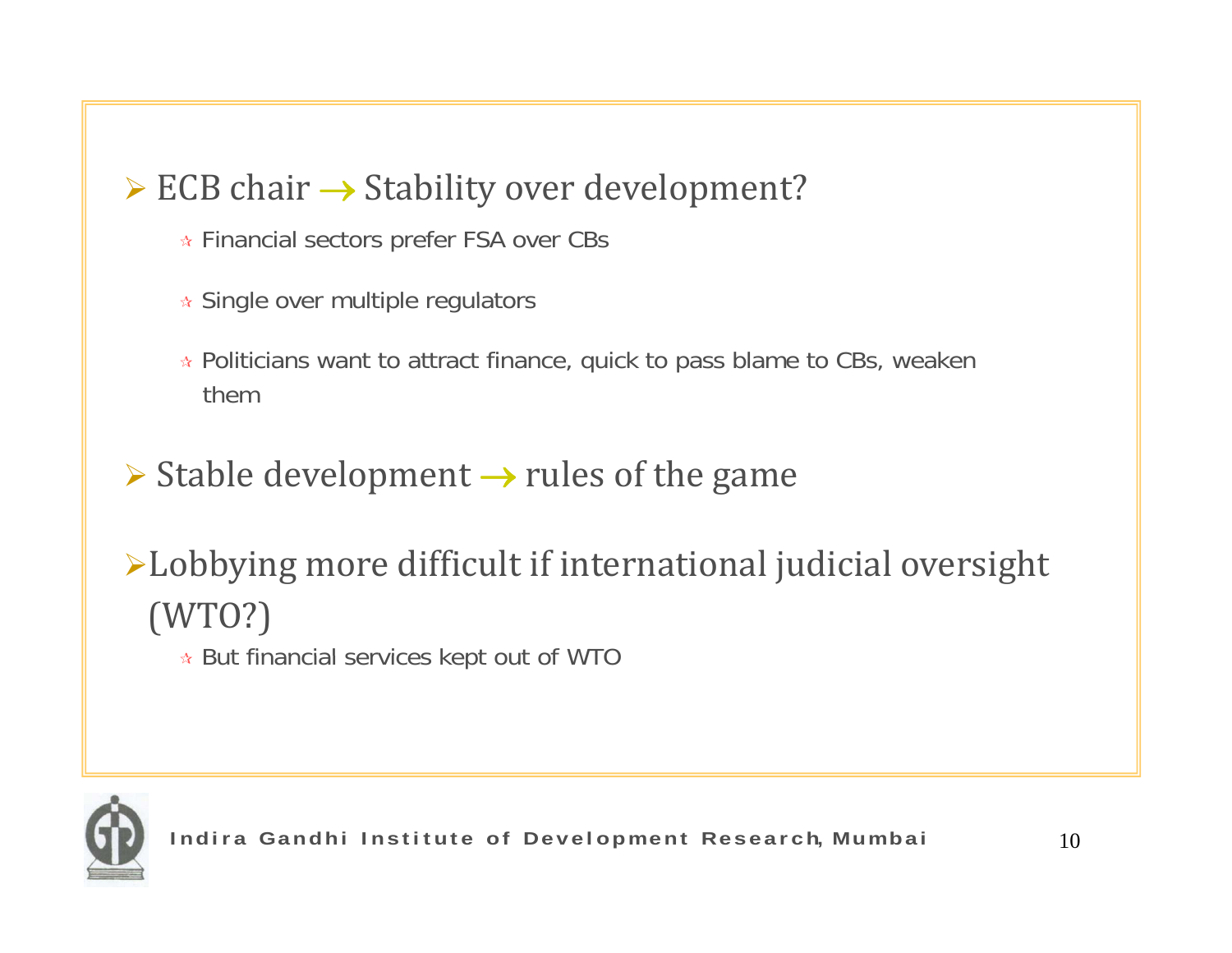### *Regulation* <sup>→</sup> *Development*

- ¾ Development level <sup>→</sup> regulation versus legal recourse (Glaeser and Shleifer, 2003)
	- <sup>★</sup> None → regulation (cost of damages high) → law (if lobby cost high—WTO!)
	- EMEs setting up strong regulatory agencies (as in US progressive era)
		- **Convergence to international standards**
		- **Easier in regulation than in law**
		- **History, greater supervision; international position moving towards EMEs**
		- **Contextual features: banks led; volatile flows** → **NIFA**
	- $\ast$  Technology: better monitoring  $\rightarrow$  high powered incentives with better measurement

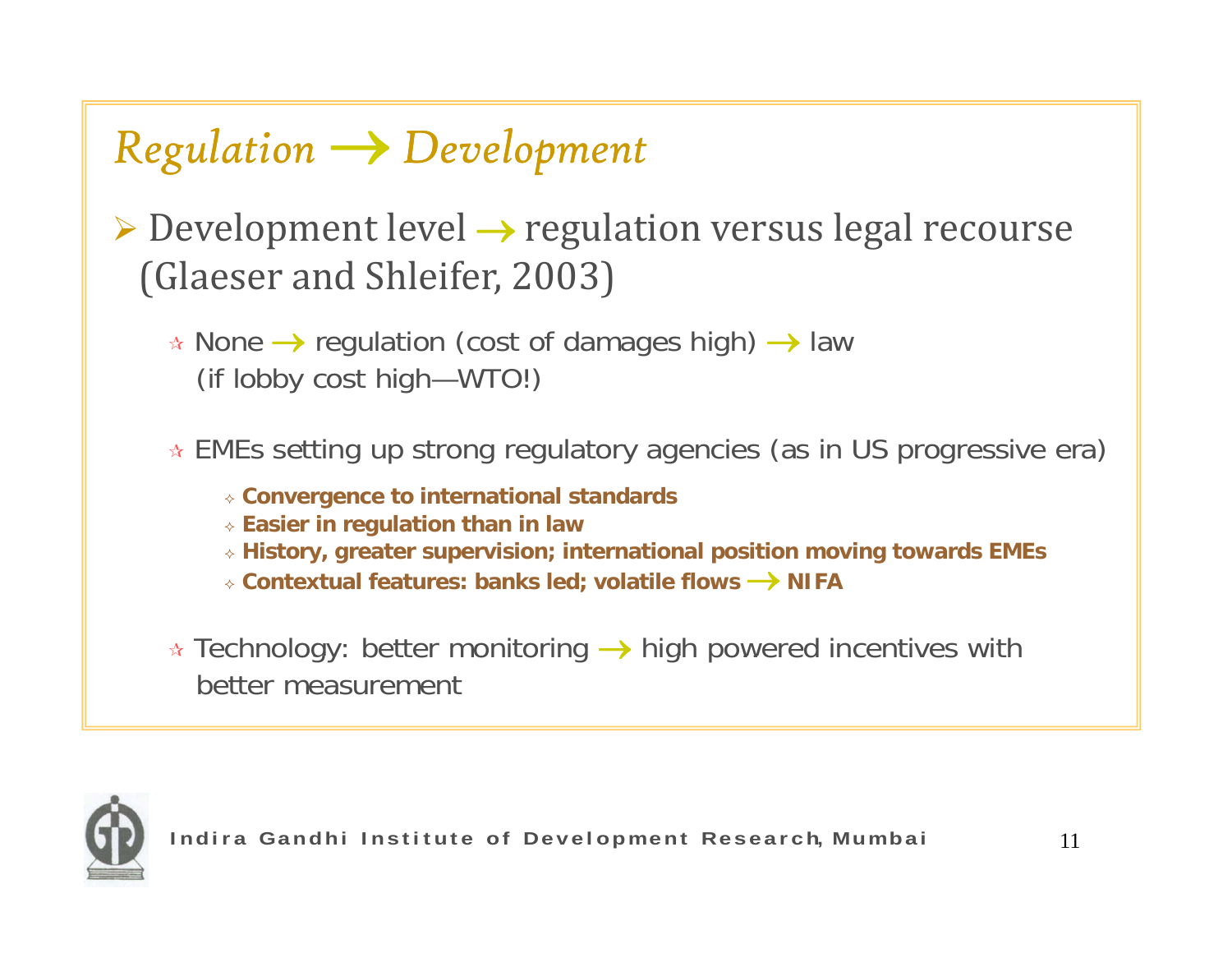Creation of electronic markets: Exceeding international standards

 $\ast$  Disclosure: real time price sensitive info; norms; corporate governance

 $\ast$  Volatility: Var + SPAN+ margins +deposits+ circuit breakers +surveillance

**No stock exchange failed** 

- $\ast$  Competition: liquidity → network → tipping
	- **BSE** → **NSE**
	- **Technology** <sup>→</sup> **insider groups** <sup>→</sup> **dispersed** <sup>→</sup> **governance**
	- **Anonymous trade** <sup>→</sup> **counterparty risk**
	- **Entry: MCX** <sup>→</sup> **platforms, lock-in, costs** ↓

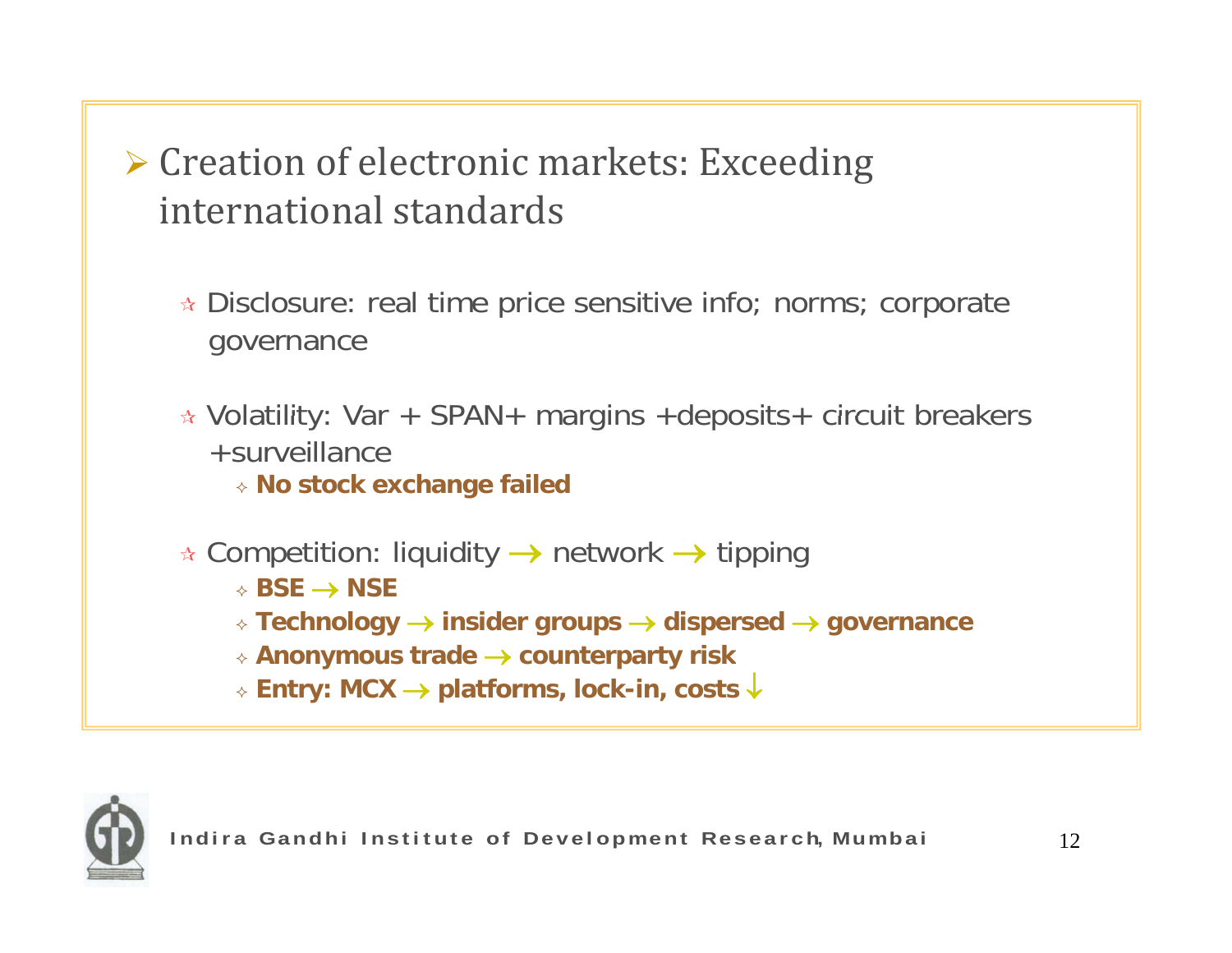### *Principle Based Rules*

¾ Operational flexibility: Adjust to emerging trends

- Contextual development requirements
	- **Private placement; PNs, KYC; market hours**
- $\triangleright$  Incentives for safe innovations
	- Central counterparties for OTC derivatives
- $\triangleright$  Create the correct incentives
	- $\ast$  Spirit not only letter of the law
- ¾ Both principle based flexible regulation and discretion
	- $\ast$  Response time too long
	- Respond to events after proving market failure
- $\triangleright$  Complex rules  $\rightarrow$  principle based flexibility
- ¾ Easier regional convergence

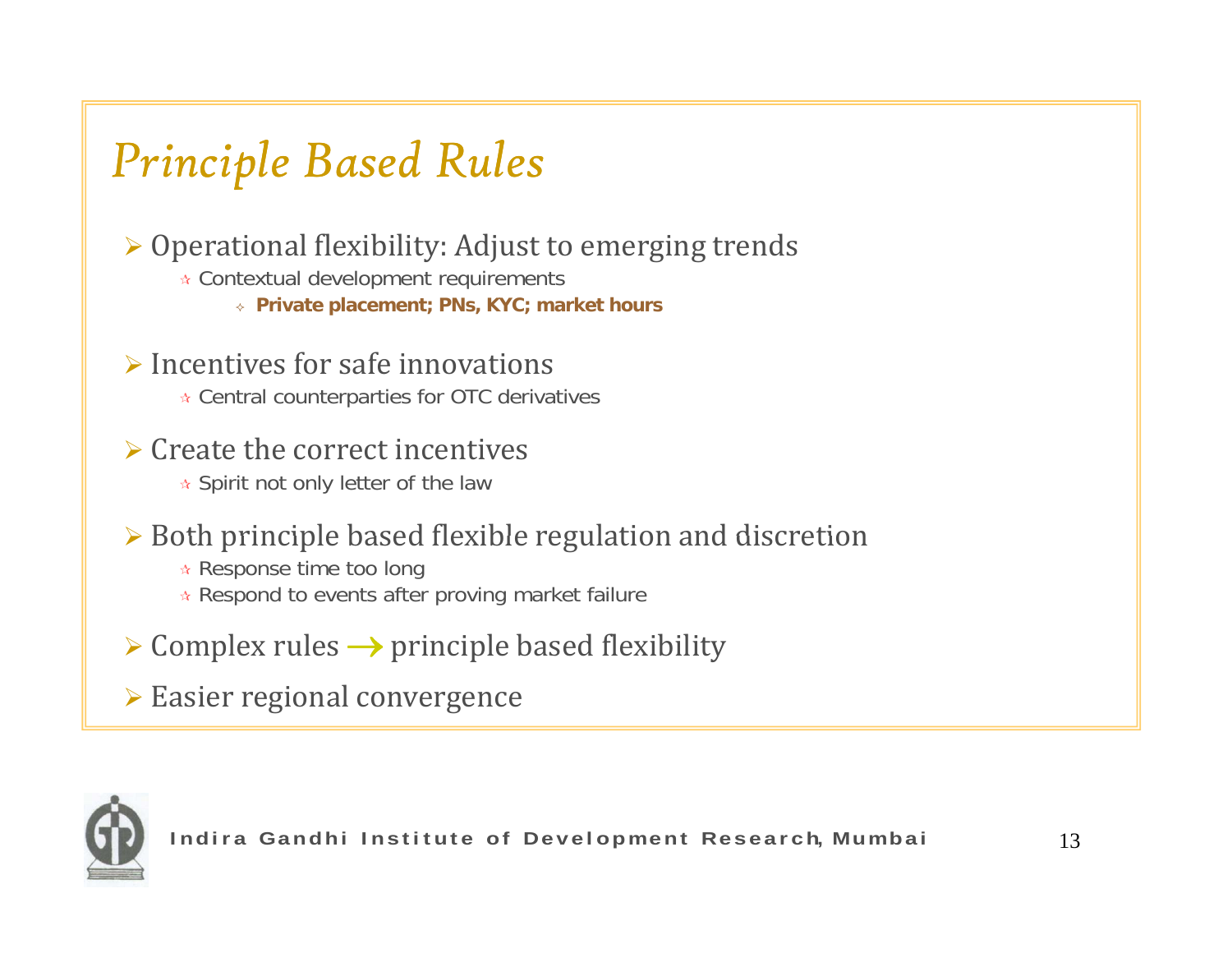#### $\triangleright$  Indian regulation

#### $\triangleright$  Crisis—financial sector healthy

- **★ No road, or good regulation?**
- Eye on market failures

#### $\triangleright$  Restrictions

- Market development; FX controls to rule based systems of self- certification
- But complex financial products, securitization
- <sup>★</sup> Slow innovation

#### $\triangleright$  Supervision

- **★ Post liberalization crises → strengthened**
- $\star$  Conglomerates  $\rightarrow$  universal regulation

#### ¾ Counter cyclical incentives ‐ prescient

- $\bm{\mathsf{\star}}$  Provisioning
- $\ast$  Accounting standards—unrealized gains and losses asymmetric
- ☆ PCA

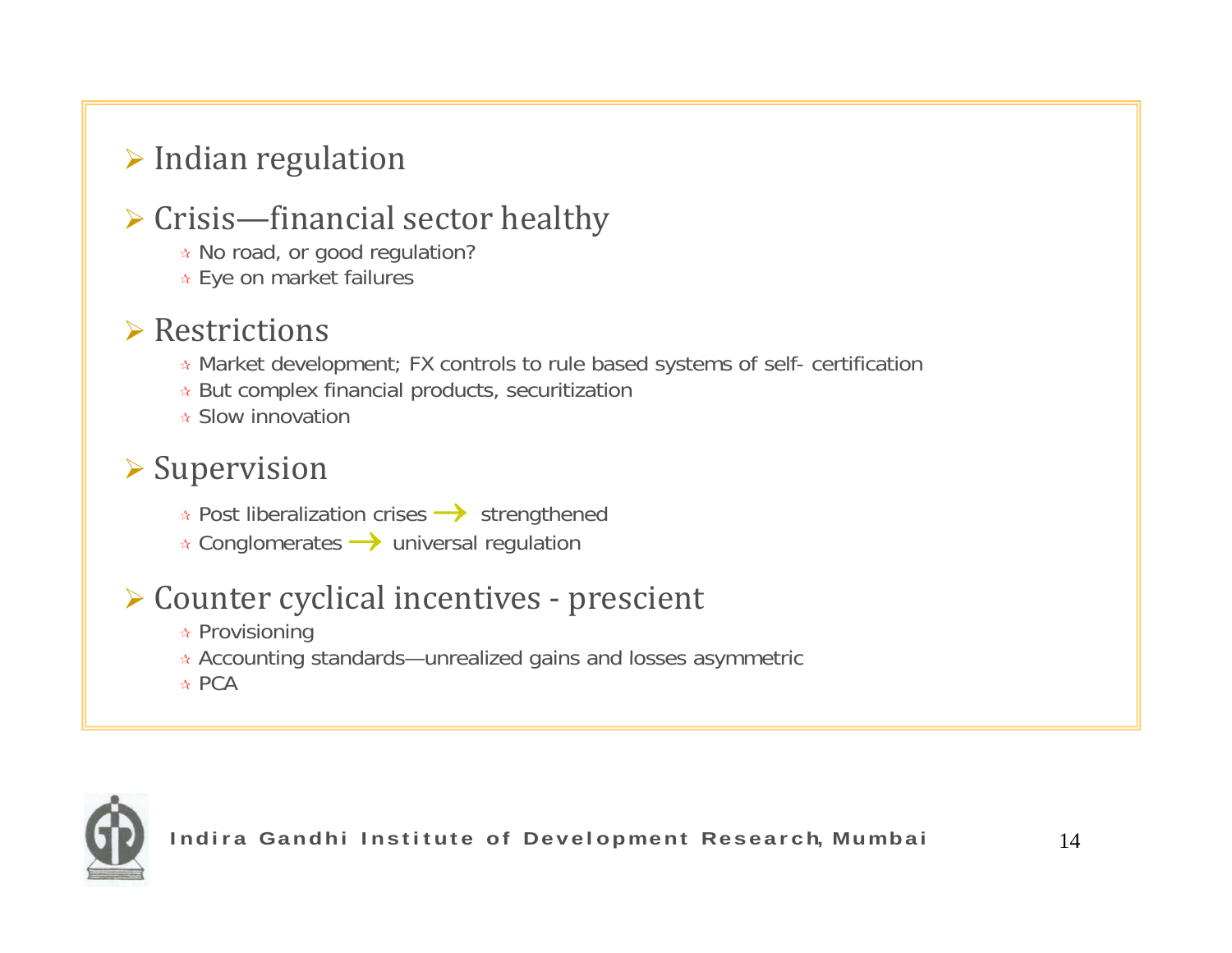### $\triangleright$  Financial stability

- Objective of monetary policy after the East Asian crisis
- 2006 Amendment to RBI Act
	- **Expanded its powers to give directions to all market agencies** • **prevents narrow focus on small part of the financial sector**
- Synergy between monetary policy and regulatory responsibilities **Protection during crisis: information**
- $\ast$  LOLR required by many non-bank entities also **So monitor all risk sources and protect tax-payer who supports LOLR**
- ¾ Functional criteria for allocation of regulatory responsibility
	- $\ast$  First systemic risk then task